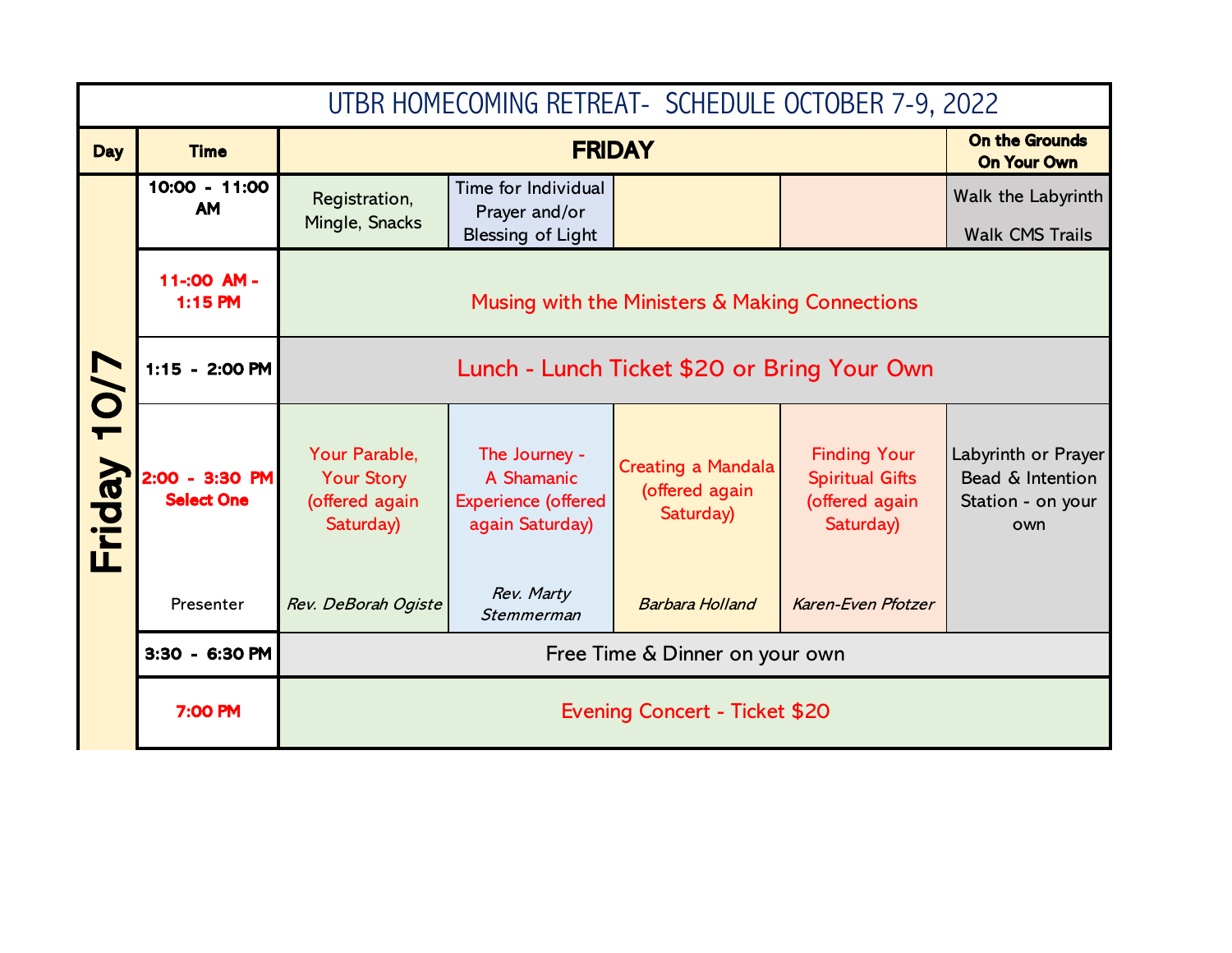| <b>Day</b>    | <b>Time</b>                         | <b>SATURDAY</b>                                                                                                 |                                                                                               |                                                                      |                                                                       |                                                              |
|---------------|-------------------------------------|-----------------------------------------------------------------------------------------------------------------|-----------------------------------------------------------------------------------------------|----------------------------------------------------------------------|-----------------------------------------------------------------------|--------------------------------------------------------------|
| Saturday 10/8 | $9:30 - 10:00$<br><b>AM</b>         |                                                                                                                 |                                                                                               |                                                                      |                                                                       |                                                              |
|               | 10:00 AM-<br><b>NOON</b>            | "I AM" Spiritual Baptism & Chakra/Sacred Center Activations<br>Rev. Darlene Strickland with sound by Joey Dukes | Child care 4 & Up<br>provided<br>10 am to 12:15<br><b>PRE-REGISTRATION</b><br><b>REQUIRED</b> |                                                                      |                                                                       |                                                              |
|               | 12:15 - 1:00 PM                     |                                                                                                                 |                                                                                               |                                                                      |                                                                       |                                                              |
|               | 1:00 - 2:30 PM<br><b>Select One</b> | <b>Sound Immersion</b>                                                                                          | <b>Creating a Mandala</b><br>(also offered Friday)                                            | <b>Finding My</b><br><b>Spiritual Gifts</b><br>(also offered Friday) | The Journey: A<br><b>Shamanic Experience</b><br>(also offered Friday) | Labyrinth or Prayer<br>Bead & Intention<br>Station - on your |
|               |                                     | Joey Dukes                                                                                                      | <b>Barbara Holland</b>                                                                        | Karen-Eve Pfotzer                                                    | Rev. Marty<br>Stemmerman                                              | own                                                          |
|               | 2:30 - 2:45 PM                      | <b>Break</b>                                                                                                    |                                                                                               |                                                                      |                                                                       |                                                              |
|               | 2:45 - 4:15 PM<br><b>Select One</b> | Your Parable, Your<br>Story (also offered Fri.)                                                                 | <b>Native American</b><br>"Mineral Ceremony"<br><b>Max 35</b>                                 |                                                                      |                                                                       | Labyrinth or Prayer<br>Bead & Intention                      |
|               |                                     | Rev. DeBorah Ogiste                                                                                             | <b>Elder Sharon</b><br>Oxendine,<br>Lumbee Tribe                                              |                                                                      |                                                                       | Station - on your<br>own                                     |
|               | 4:30 PM                             | Closing Prayer & Exit for free time/dinner on your own.                                                         |                                                                                               |                                                                      |                                                                       |                                                              |